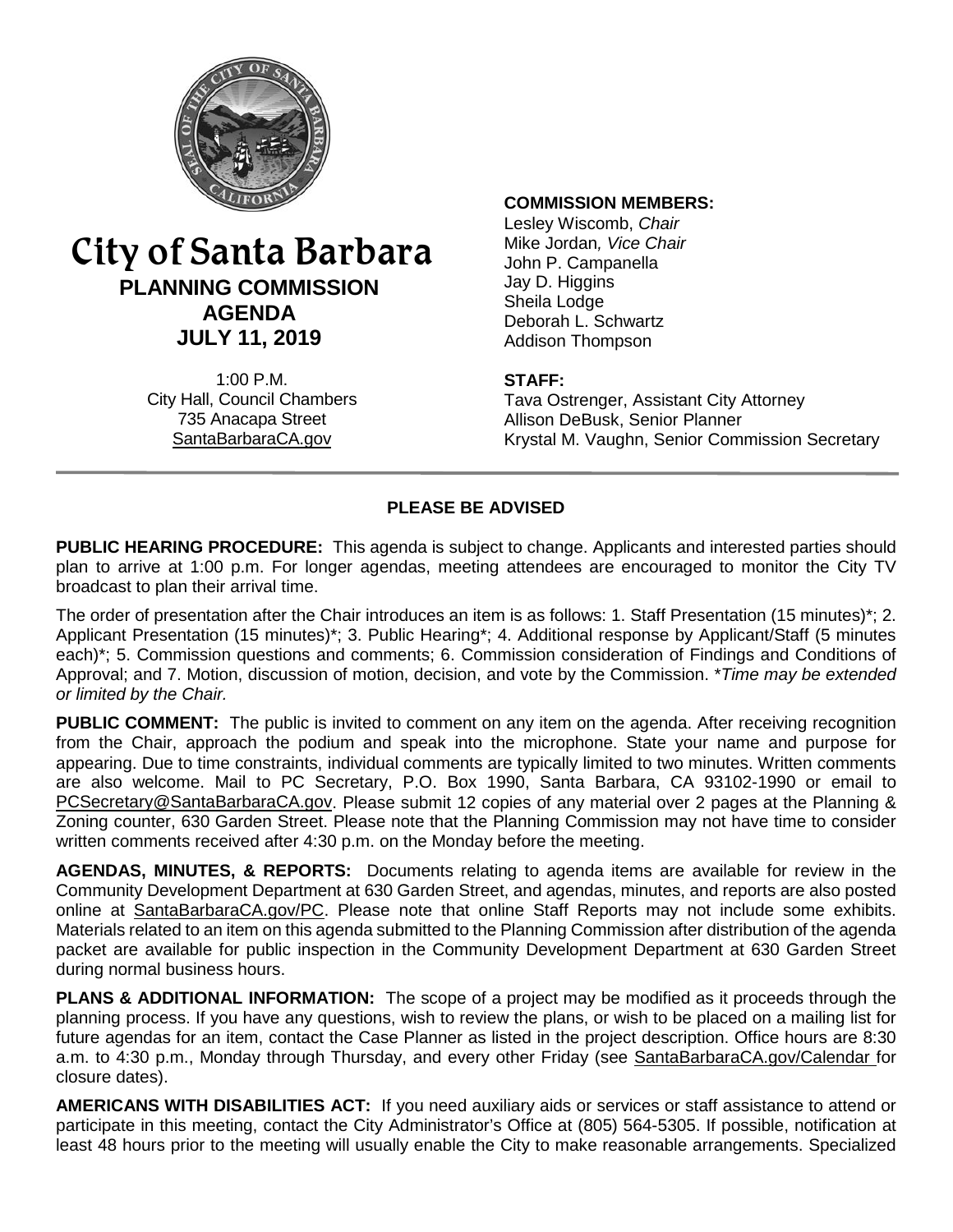services, such as sign language interpretation or documents in Braille, may require additional lead time to arrange.

**TELEVISION COVERAGE:** This meeting will be broadcast live on City TV-Channel 18 and online at [SantaBarbaraCA.gov/CityTV.](http://www.santabarbaraca.gov/CityTV) See [SantaBarbaraCA/CityTVProgramGuide](http://www.santabarbaraca.gov/gov/depts/cityadmin/programming.asp) for a rebroadcast schedule. An archived video of this meeting will be available at [SantaBarbaraCA.gov/PCVideos.](http://www.santabarbaraca.gov/PCVideos)

**APPEALS:** Some items before the Planning Commission may be appealed to City Council. The appeal, accompanied by the appropriate filing fee per application, must be filed with the City Clerk's office within 10 calendar days of the Planning Commission decision.

## **I. ROLL CALL**

#### **II. PRELIMINARY MATTERS**

- A. Requests for continuances, withdrawals, postponements, or addition of ex-agenda items.
- B. Announcements and appeals.
- C. Review, consideration, and action on the following draft Planning Commission minutes and resolutions:
	- 1. Planning Commission June 20, 2019 Minutes
	- 2. Planning Commission Resolution No. 009-19 Updated Coastal Land Use Plan
- D. Comments from members of the public pertaining to items not on this agenda. Due to time constraints, each person is limited to two minutes.

## **III. DISCUSSION ITEMS**

## **A. FIVE YEAR REVIEW OF USES IN THE HARBOR COMMERCIAL ZONE**

Staff will make a presentation regarding existing uses in the Harbor and shoreline areas of the Harbor Commercial (HC) Zone. This is a Planning Commission discussion item.

Contact: Brian Bosse, Waterfront Business Manager Email: [BBosse@SantaBarbaraCA.gov](mailto:BBosse@SantaBarbaraCA.gov) Phone: (805) 564-5525

#### **B. CONSTRUCTION UPDATE FOR SANTA BARBARA COTTAGE HOSPITAL (SBCH), 400 WEST PUEBLO STREET (FORMERLY KNOWN AS 320 WEST PUEBLO STREET), APNS: 025-100-001; 025-061-015; & 025-171-050; SP-8 HOSPITAL ZONE, GENERAL PLAN DESIGNATION: INSTITUTIONAL (PLN2003-00152)**

Staff will present an annual update on the status and effectiveness of construction related mitigations and monitoring for the Cottage Hospital Modernization and Seismic Compliance Project. The project was approved by the Planning Commission on March 24, 2005 (Resolution No. 020-05), and by the City Council on April 25, 2005 (Amended PC Resolution No. 020-05). The City Council certified the Final Environmental Impact